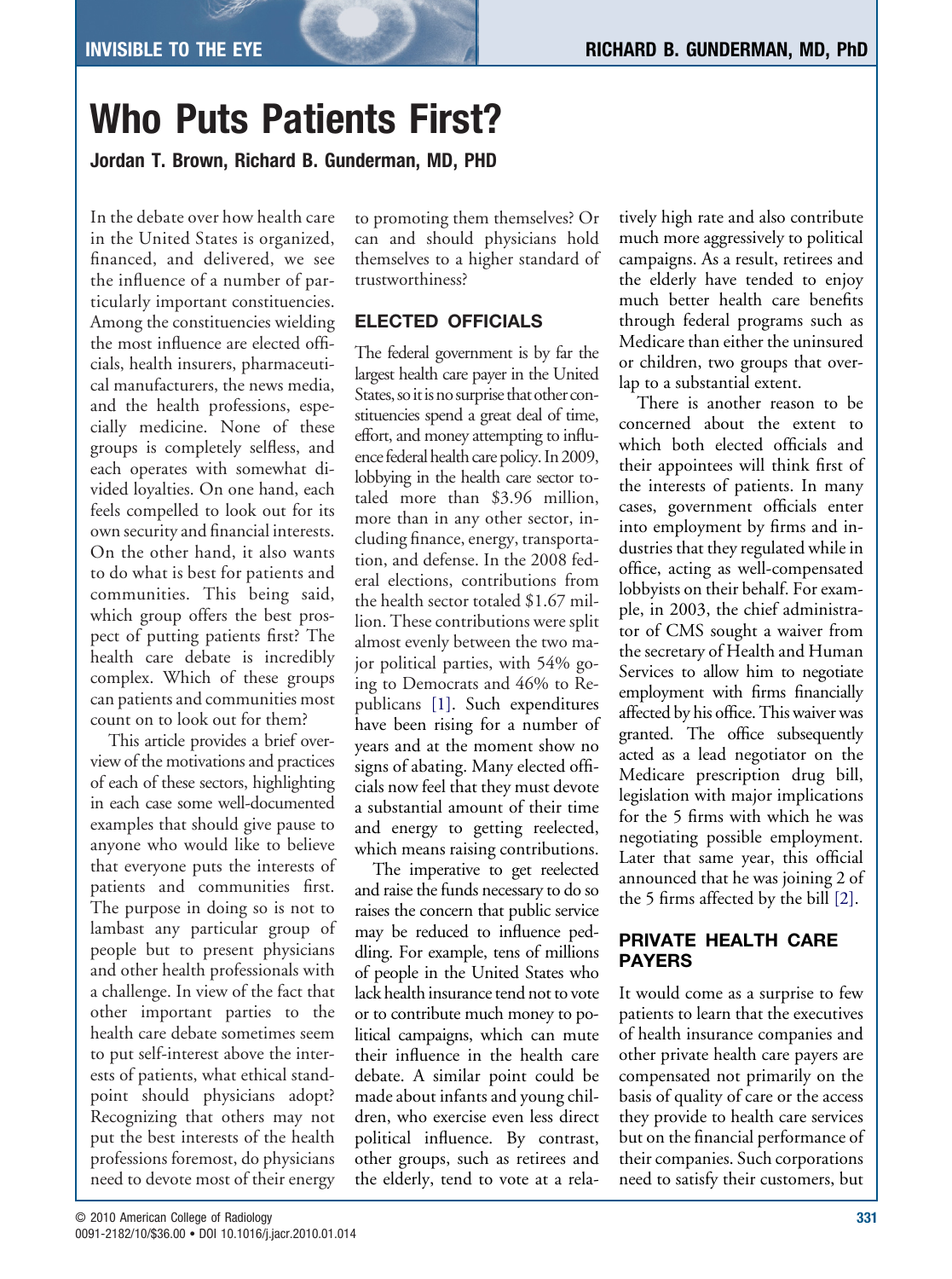they are hired, fired, and compensated primarily on the basis of the evaluations of their shareholders. And shareholders have a variety of choices about how to invest their money, many entirely outside the field of health care. Thus, the leaders of such corporations are under continual pressure to improve their firms' financial performance, which can produce perverse incentives that do not dovetail well with the interests of patients.

In some cases, they adopt practices that conflict directly with the interests of patients. Consider the congressional testimony of one former senior executive of one of the nation's largest private health insurers concerning the practice of rescission, the retrospective review of a customer's policy after the customer becomes ill, seeking grounds to cancel it. The executive testified [\[3\],](#page-2-0)

They confuse their customers and dump the sick, all so they can satisfy their Wall Street investors . . . . They look carefully to see if a sick policyholder may have omitted a minor illness, a pre-existing condition, when applying for coverage, and then they use that as justification to cancel the policy, even if the enrollee has never missed a premium payment . . . . Dumping a small number of enrollees can have a big effect on the bottom line.

Such practices reveal a callousness toward the sick that many patients and health professionals would likely find disturbing, yet if there is an inaccuracy in an insured person's enrollment forms, the practice can be legal regardless of whether the misstatement was intentional. In some cases, only public outcry has managed to persuade insurers to honor commitments that legalities would have enabled them to ignore.

Another method that some private health care payers have used to increase their profit margins is to construct confusing, arcane policies; promote equally arcane

changes to such policies over time; and make payment schemes as complex as possible, shifting financial responsibility to patients without making them aware of it. The same former executive stated in his congressional testimony that some firms rely on "deceptive marketing practices" to sell "what is essentially fake insurance," which consumers are unable to detect thanks to "notoriously incomprehensible" policies. Another former health insurance employee stated that the CEO of his corporation told him that the goal in restructuring benefits plans was to "give them less and make them think it's more" [\[4\].](#page-2-0)

#### **THE PHARMACEUTICAL INDUSTRY**

Pharmaceutical corporations play an important role in US health care by developing, marketing, and distributing medicines on which patients and health professionals rely. Such a mission is not incompatible with terrific financial performance. For example, giants Merck, Pfizer, and Roche were among *Fortune*'s 50 most profitable corporations in the world in 2009 [\[5\].](#page-2-0) Pressed to explain such performance, pharmaceutical firms often point to their high research and development costs. It takes a long time and costs a substantial amount of money to bring a new drug to market. However, throughout the 1990s, the top 10 pharmaceutical corporations spent about 11% to 14% of their budgets on research and development but 35% on sales and marketing [\[6\].](#page-2-0) There have been some notable cases in which the pursuit of profit seems to have overwhelmed concerns with the best interests of patients.

Consider, for example, the story of Vioxx, a painkiller introduced by one of the largest of the pharmaceutical firms, Merck. The drug's

mechanism of action raises the possibility of hazards for the cardiovascular system. Like any other new drug, it went through extensive safety testing. On the basis of the data and analysis supplied by the manufacturer, the drug was approved by the US Food and Drug Administration, and soon after going to market in 1999, it generated annual sales of \$2.5 billion. Yet in a 2008 article in *JAMA*, the authors asserted that despite Merck's own data suggesting an increase in mortality from the drug, when the Food and Drug Administration raised safety questions in 2001, the company did not bring the issues to an institutional review board and revealed that there was no data and safety monitoring board for the protocol [\[7\].](#page-2-0) One case against the firm involving 27,000 patients claiming harm by the drug was eventually settled for \$4.85 billion.

### **THE NEWS MEDIA**

One might suppose that the news media would serve as ultimate guardians of the best interests of patients and communities, but in fact their coverage of health issues can be ill informed, misleading, and downright sensationalistic. Consider, for example, the 2009 influenza season, in which some news outlets performed less than admirably. One national television network featured a large North American map depicting the number of reported cases in different locations. As 6 "mild" cases were reported in Canada, Canada's color on the map changed from beige to red, leading comedian Jon Stewart to quip, "For 6 mild cases of flu, you are going to turn 4 million square miles bright red? Seems to me we are in for a good old-fashioned scare-off." Why would news outlets have a bias toward overstating threats? In part because startling